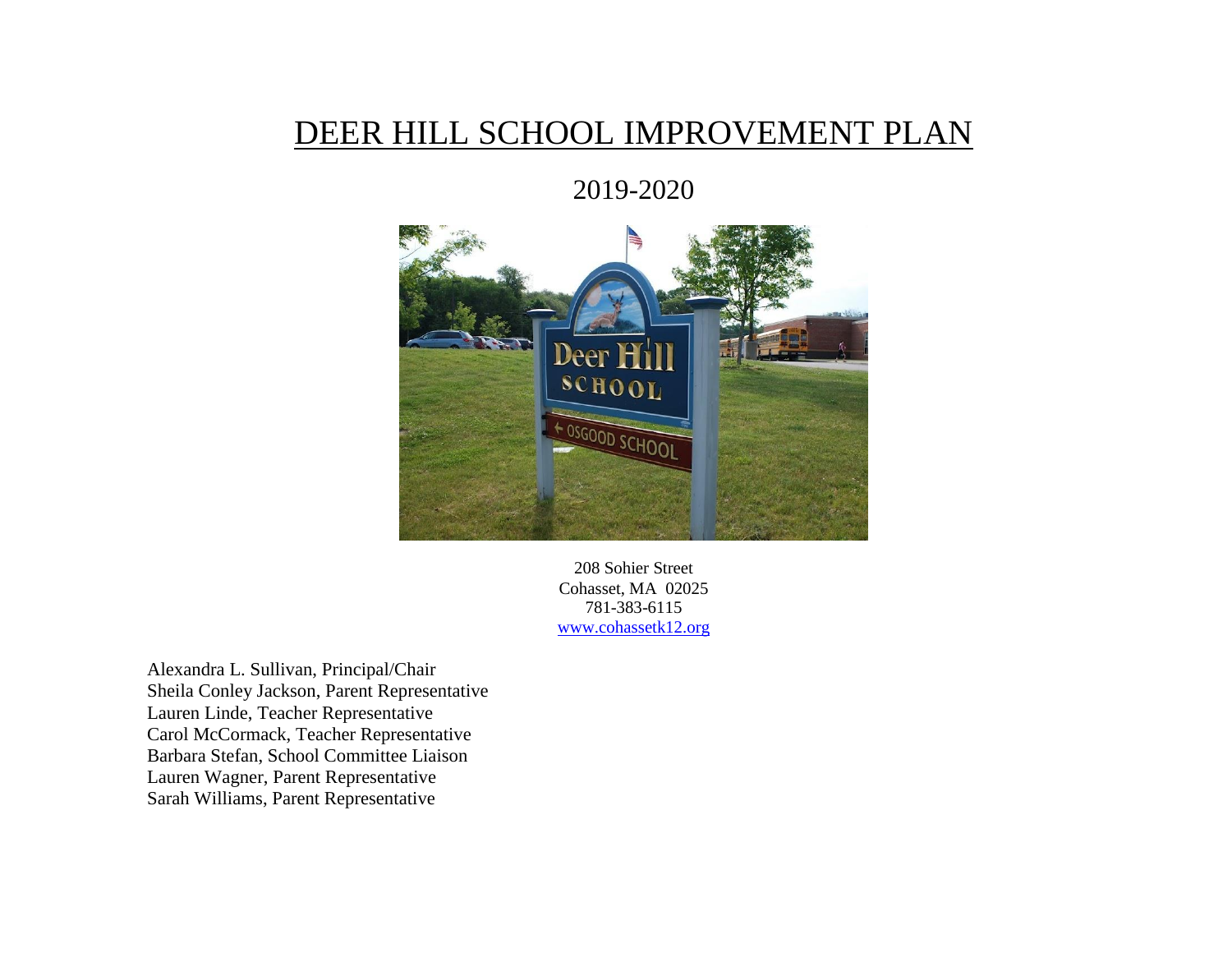## **Deer Hill School Vision**

At the Deer Hill School, we strive to prepare our students for success in the 21<sup>st</sup> century. We work to ensure students succeed socially, emotionally, and intellectually. Throughout our instructional program we emphasize critical and analytical thinking, creativity, and technological skills. We incorporate lessons of collaboration and communication across all curricular areas. We are committed to providing a safe, respectful, and academically challenging environment with clearly defined goals and expectations. We strive to develop responsible citizens with an appreciation of diversity, an understanding of global connections, and a passion for lifelong learning.

### **School Council Mission Statement**

Our mission as the School Council is to responsibly assess all factors affecting the educational needs of the children in Deer Hill School. Based upon this assessment, the Deer Hill School Council will review and develop goals annually that address our educational policies that maximize students' academic performance, encourage the talents and creativity of educators, and provide consistency throughout the Cohasset School System. In addition, the School Council assists the principal in the following:

- 1. Reviewing the annual school budget;
- 2. Identifying the education, social, and emotional needs of the students;
- 3. Adopting educational goals for the school;
- 4. Promoting an awareness of state and local initiatives
- 5. Developing and formulating a school improvement plan for Deer Hill School.

# **Alignment to Cohasset Public Schools Vision & District Goals**

Our school improvement plan goals are aligned to the Cohasset Public Schools Strategic Plan district goals and are based upon current performance levels, data analysis, and feedback from staff and parents.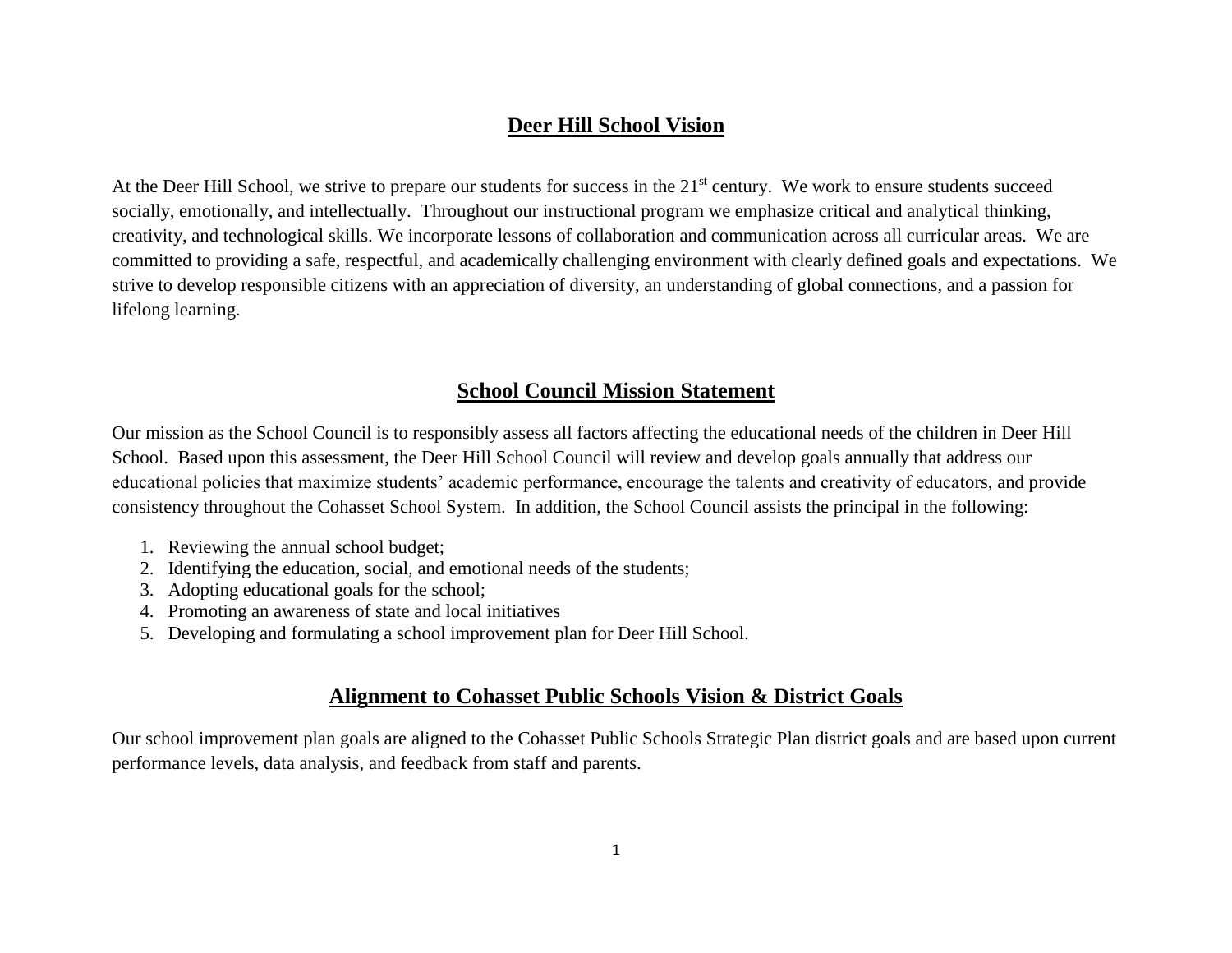## **Nine Characteristics of High Performing Schools**

"Nine Characteristics of High-Performing Schools: A Research-Based Resource for Schools and Districts to Assist with Improving Student Learning. Second Edition" (Shannon & Bylsma, 2007), identifies common characteristics among high performing schools, also known as professional learning communities.

- 1. **Clear and Shared Focus:** Everybody knows where they are going and why. The focus is on achieving a shared vision, and all understand their role in achieving the vision. The focus and vision are developed from common beliefs and values, creating a consistent direction for all involved.
- 2. **High Standards and Expectations for All Students:** Teachers and staff believe that all students can learn and meet high standards. While recognizing that some students must overcome significant barriers, these obstacles are not seen as insurmountable. Students are offered an ambitious and rigorous course of study.
- 3. **Effective School Leadership:** Effective instructional and administrative leadership is required to implement change processes. Effective leaders proactively seek needed help. They nurture an instructional program and school culture conducive to learning and professional growth. Effective leaders have different styles and roles – teachers and other staff, including those in the district office, often have a leadership role.
- 4. **High Levels of Collaboration and Communication:** There is strong teamwork among teachers across all grades and with other staff. Everybody is involved and connected to each other, including parents and members of the community, to identify problems and work on solutions.
- 5. **Curriculum, Instruction and Assessment Aligned with Standards:** The planned and actual curriculum are aligned with the essential academic learning requirements. Research-based teaching strategies and materials are used. Staff understand the role of classroom and state assessments, what the assessments measure, and how student work is evaluated.
- 6. **Frequent Monitoring of Learning and Teaching:** A steady cycle of different assessments identify students who need help. More support and instructional time is provided, either during the school day or outside normal school hours. Teaching is adjusted based on frequent monitoring of student progress and needs. Assessment results are used to focus and improve instructional programs.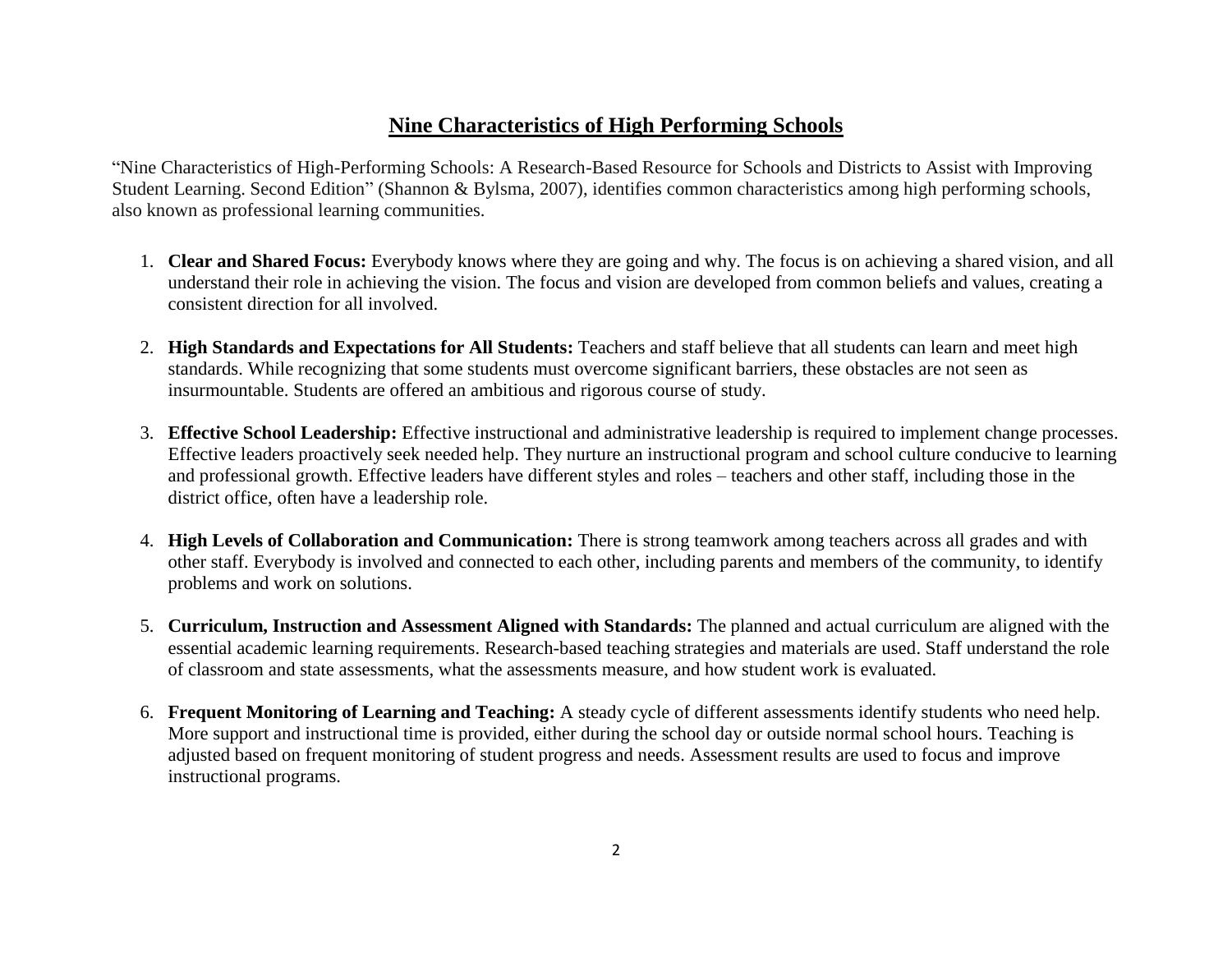- 7. **Focused Professional Development:** A strong emphasis is placed on training staff in areas of most need. Feedback from learning and teaching focuses extensive and ongoing professional development. The support is also aligned with the school or district vision and objectives.
- 8. **Supportive Learning Environment:** The school has a safe, civil, healthy and intellectually stimulating learning environment. Students feel respected and connected with the staff and are engaged in learning. Instruction is personalized and small learning environments increase student contact with teachers.
- 9. **High Levels of Family and Community Involvement:** There is a sense that all have a responsibility to educate students, not just teachers and school staff. Families, businesses, social service agencies, and community colleges/universities all play a vital role in this effort.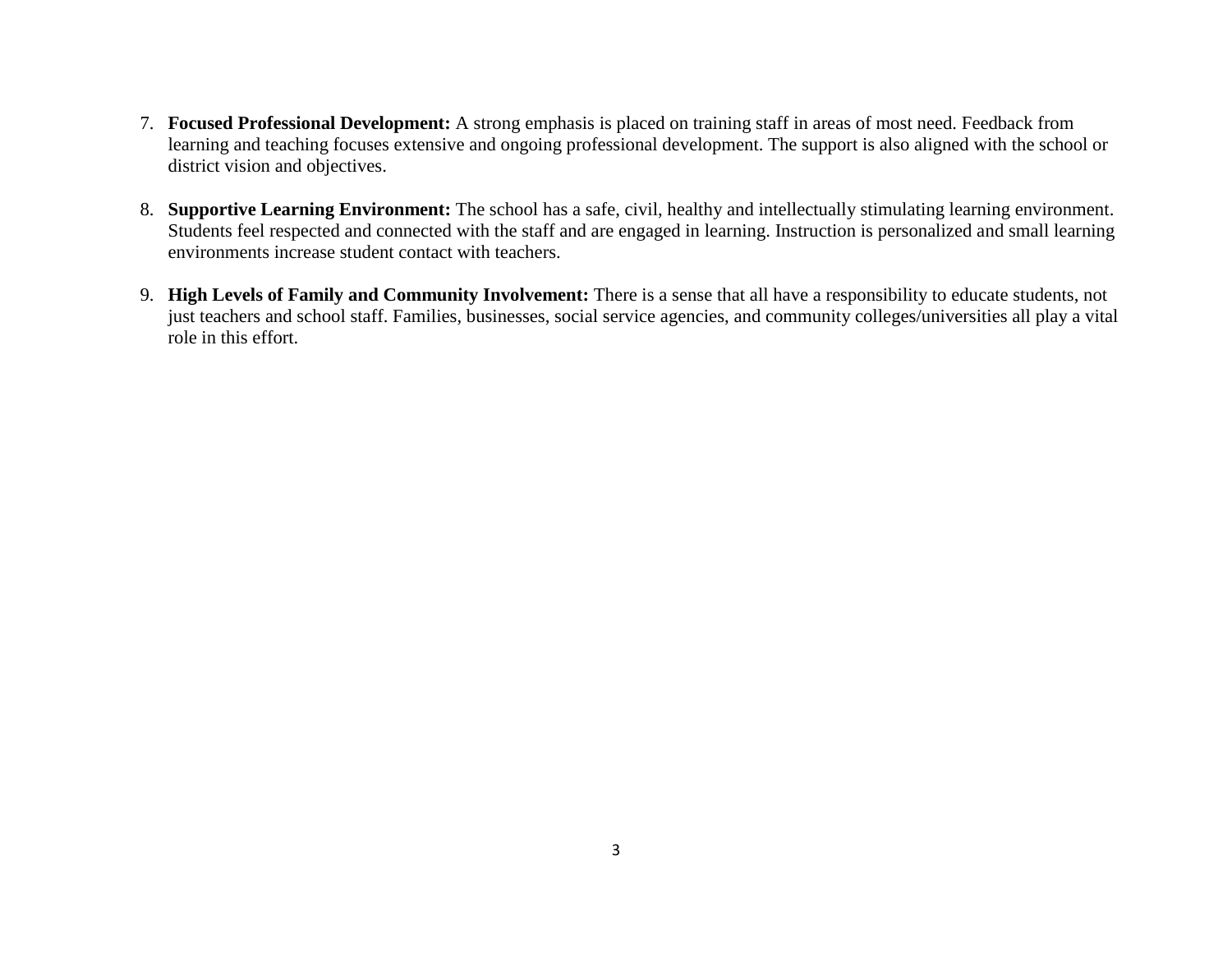# **21st Century Learning**

The Commonwealth of Massachusetts has joined the Partnership for 21<sup>st</sup> Century Skills, a national advocacy organization, which provides a framework for preparing students for the future. The Massachusetts Department of Elementary and Secondary Education (DESE) publication, *School Reform in the New Millennium: Preparing All Children for 21st Century Success*, offers a vision for our students:

21<sup>st</sup> century students will learn to think both critically and creatively, be skilled at working collaboratively, and understand how to take risks constructively. They will learn and understand their connection to the world around them, use technology to do research and communicate with others, be comfortable working in teams and develop the strength and skill to assume leadership responsibilities. 21<sup>st</sup> century students will receive support and encouragement throughout their education to think about and plan for their future.

The DESE publication also provides the following from the Partnership for 21<sup>st</sup> Century Skills to guide us in school improvement initiatives:

- **Core Academic Subjects** include English, reading or language arts, world languages, arts, math, economics, science, geography, history, government and civics.
- **Interdisciplinary Themes** to be woven into each subject include global awareness, financial, economic, business and entrepreneurial literacy, civic literacy and health literacy.
- **Learning and Innovation Skills** to be woven into each subject include creativity, innovation, critical thinking, problem solving, communication and collaboration
- **Information, Media and Technology Skills** required of today's students include information literacy, media literacy, communications and technology literacy.
- **Example 20 Figure 1** Life and Career Skills are the so-called "soft-skills" needed to navigate in today's fast-paced, high-technology world. They include flexibility, adaptability, initiative and self direction, social and cross-cultural skills, productivity, accountability, leadership and responsibility.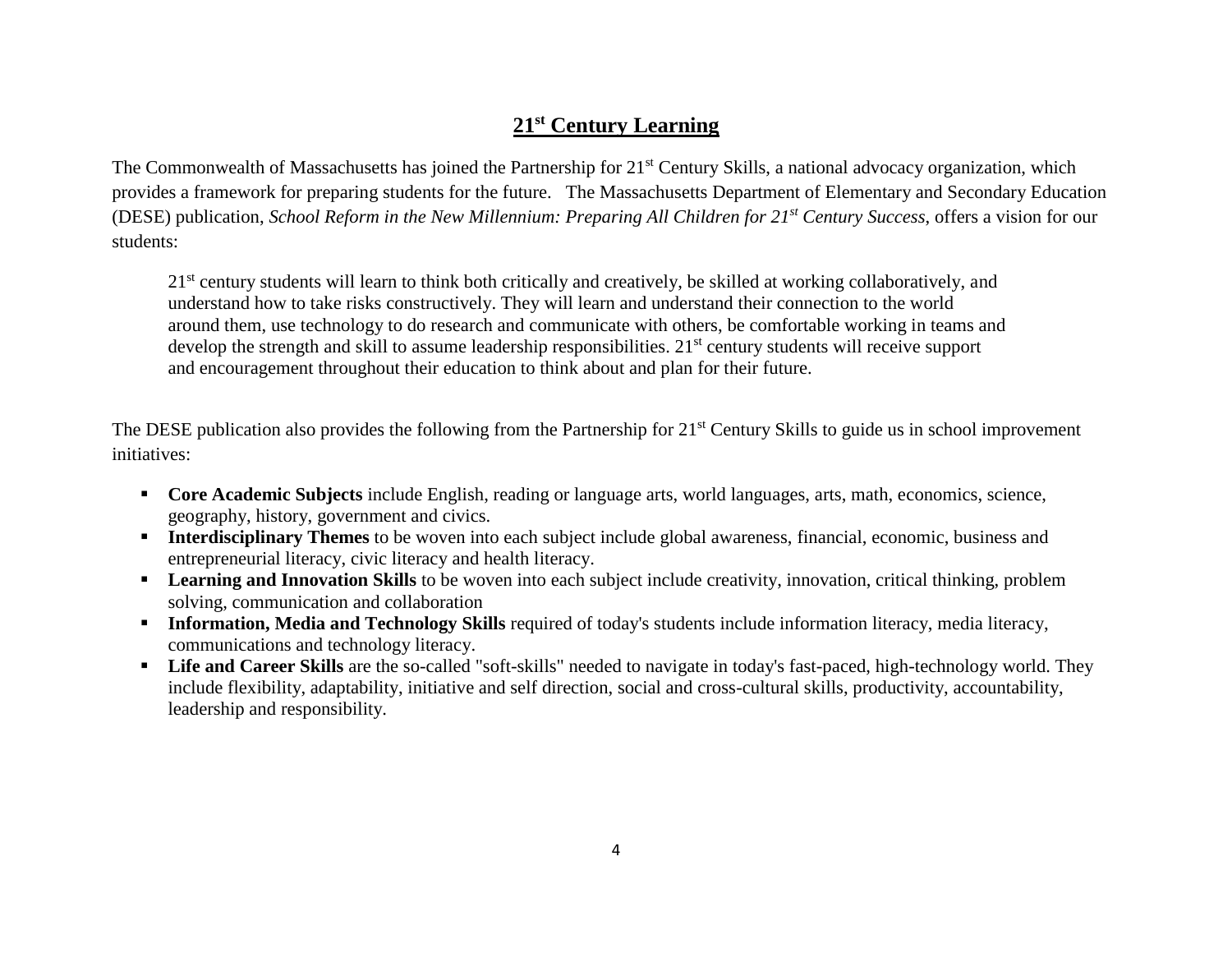# **Expectations for Student Learning**

#### **The Cohasset student will communicate effectively.**

All students will:

- Read and listen critically for information, understanding, and enjoyment.
- Write and speak clearly, factually, persuasively, and critically in Standard English.

#### **The Cohasset student will be a critical and creative thinker and problem solver.**

All students will:

- Define, analyze, and solve complex problems.
- Distinguish fact from opinion, identify stereotyping, and recognize bias.
- Refine research skills by using a variety of media and by evaluating the quality of the information obtained.
- Make reasoned inferences and construct logical arguments.
- Develop, test, and evaluate possible solutions.
- Present conclusions through written, spoken and artistic means of expression.
- Understand and apply scientific, mathematical and technological concepts.
- Explore the creative process through visual arts, music, drama, or technology.

# **The Cohasset student will understand the responsibilities of citizenship and community membership.**

All students will:

- Develop a strong sense of honor and integrity, behave ethically, and act responsibly.
- Demonstrate an understanding of the rights, responsibilities, and roles of individuals, the community, the nation, and the world.
- Demonstrate an understanding and appreciation of the traditions, practices, and perspectives of other cultures.
- Demonstrate respect and tolerance for self, peers, parents and guardians, and staff.

# **The Cohasset student will understand the importance of being healthy and physically active.**

All students will:

- Make informed and responsible judgments regarding physical, mental, and emotional well-being.
- Develop skills and participate in physical activities for personal growth, fitness, and enjoyment.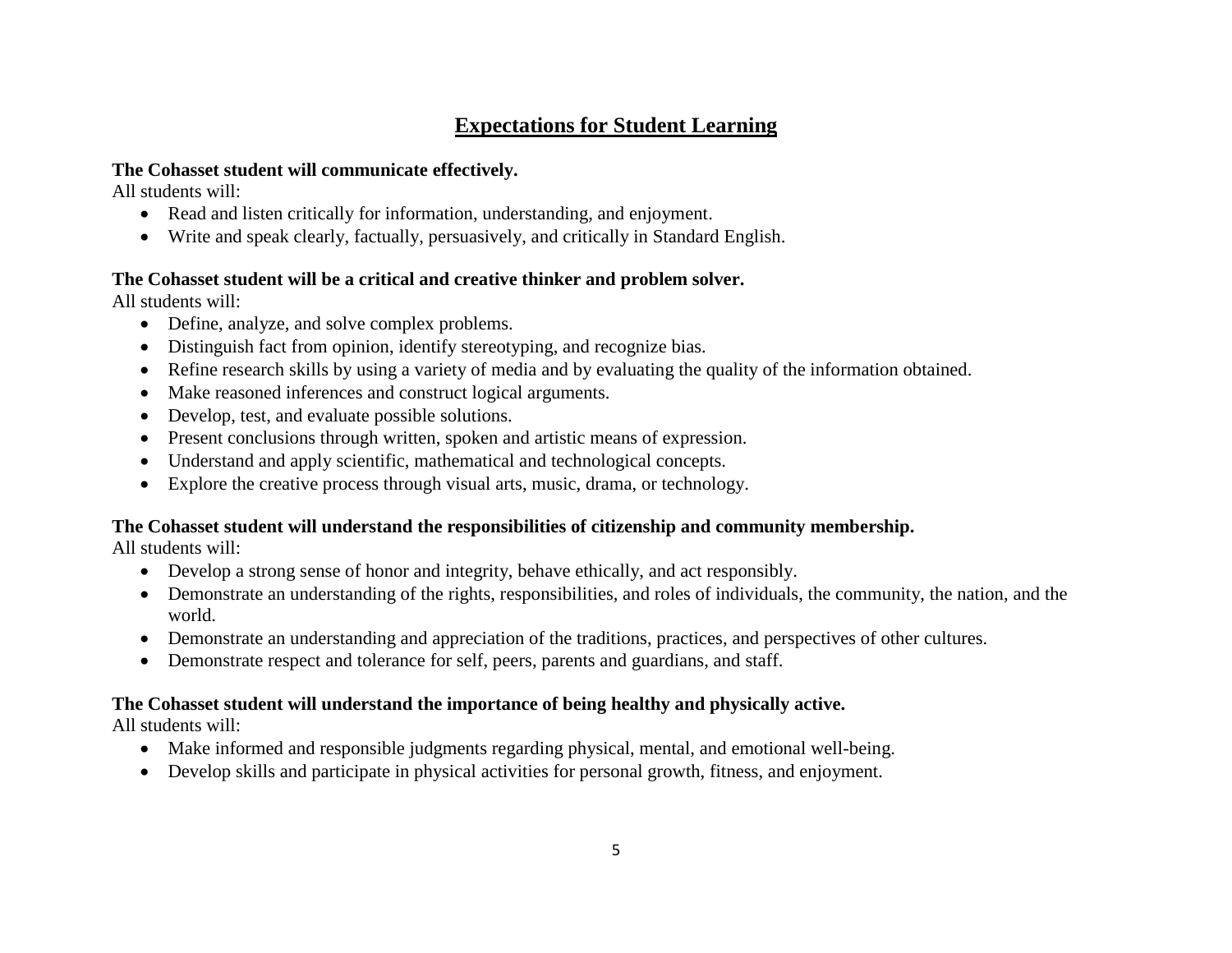## **2019-2020 Deer Hill School Improvement Plan SMART Goals**

SMART Goals are: **S:** Specific and Strategic **M:** Measurable **A:** Action Oriented **R:** Rigorous, Realistic, and Results-Focused **T:** Timed and Tracked

| <b>SMART Goal #1:</b> During the 2019-20 school year Deer Hill School will promote diversity and inclusion through the   |                                    |                       |  |
|--------------------------------------------------------------------------------------------------------------------------|------------------------------------|-----------------------|--|
| implementation of at least six practices to include professional development, curriculum, and social emotional supports. |                                    |                       |  |
| <b>CPS Strategic Plan Alignment:</b>                                                                                     | <b>Responsible Parties:</b>        | <b>Timeline:</b>      |  |
| This goal aligns with goal 3: Promote the                                                                                | <b>Assistant Superintendent</b>    |                       |  |
| social and emotional well-being of                                                                                       | $\bullet$ Principal                | July 2019 - June 2020 |  |
| students.                                                                                                                | <b>METCO</b> Director<br>$\bullet$ |                       |  |
|                                                                                                                          | Adjustment counselors              |                       |  |

• Deer Hill Faculty & Staff

#### **Action Plan:**

- Provide opportunities for teachers to complete Responsive Classroom Training.
- Complete a review of curriculum/literature at each grade level to ensure that texts represent diverse and inclusive authors, characters, settings, and situations.
- Implement professional development on cultural competence, diversity, and inclusion that underscores the belief that "ALL students are all OUR students."
- Implement co-teaching models to build inclusive classroom environments.
- Establish a lunch group for METCO students attended by the METCO director, adjustment counselor, and principal in addition to other staff on a voluntary basis. This group will meet each trimester to connect and build supportive student/staff relationships.
- Establish an ongoing partnership with Cohasset High School's Diversity Club and Asian Culture Club to provide interactive presentations to Deer Hill students.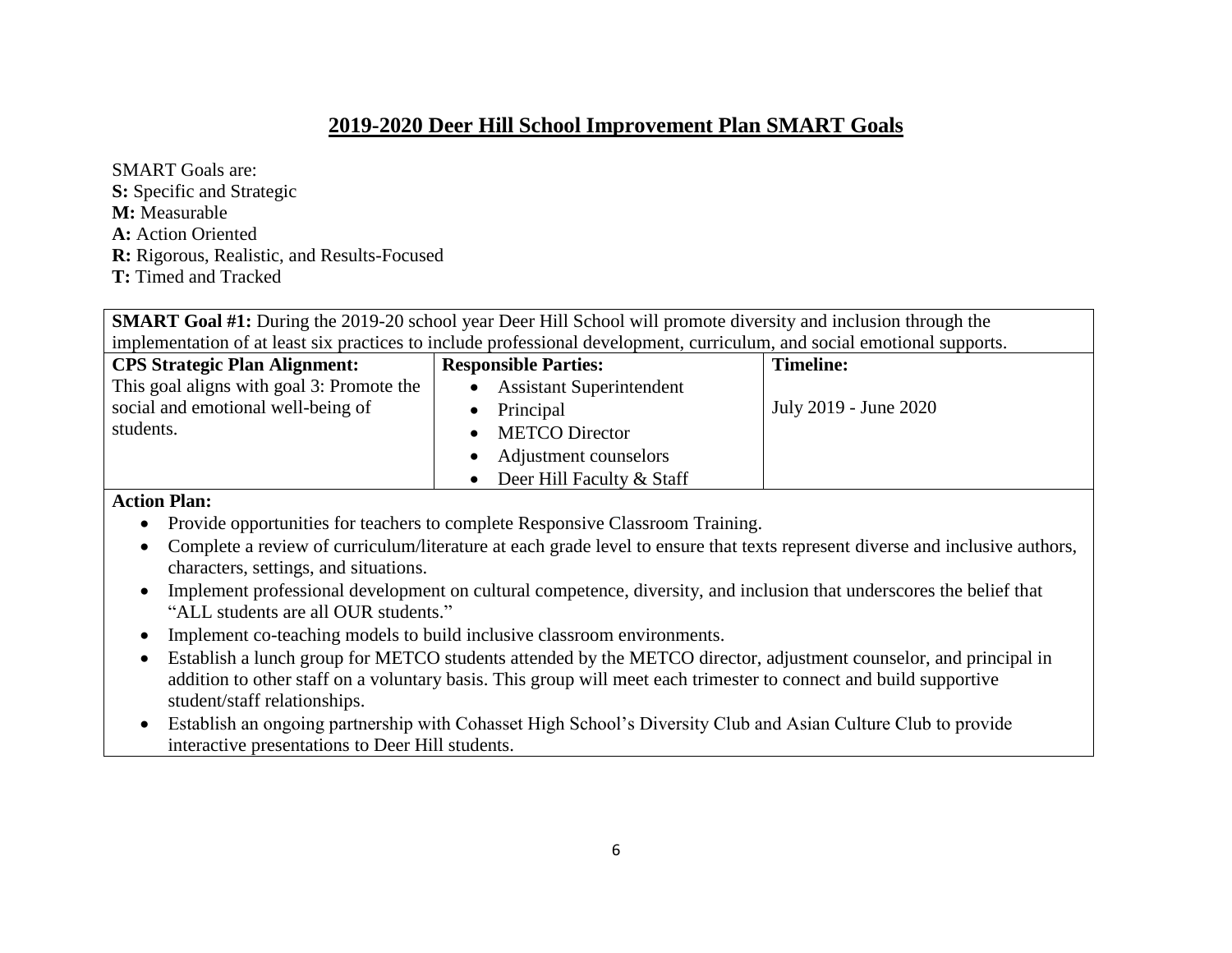SMART Goals are: **S:** Specific and Strategic **M:** Measurable **A:** Action Oriented **R:** Rigorous, Realistic, and Results-Focused **T:** Timed and Tracked

| <b>SMART Goal #2:</b> During the 2019-20 school year Deer Hill School will implement a MTSS intervention block (WIN Time) a<br>minimum of two times a week for 45 minutes each session across all grade levels. |                               |                       |  |  |
|-----------------------------------------------------------------------------------------------------------------------------------------------------------------------------------------------------------------|-------------------------------|-----------------------|--|--|
| <b>CPS Strategic Plan Alignment:</b>                                                                                                                                                                            | <b>Responsible Parties:</b>   | <b>Timeline:</b>      |  |  |
| This goal aligns with goal 2: Ensure that                                                                                                                                                                       | Principal                     |                       |  |  |
| all students are able to achieve                                                                                                                                                                                | Classroom teachers            | July 2019 - June 2020 |  |  |
| appropriate growth in learning.                                                                                                                                                                                 | SPED teachers and ESP staff   |                       |  |  |
|                                                                                                                                                                                                                 | Literacy and math specialists |                       |  |  |
| <b>Action Plan:</b>                                                                                                                                                                                             |                               |                       |  |  |
| Establish a (What I Need) WIN Time steering committee that meets a minimum of each trimester to refine expectations                                                                                             |                               |                       |  |  |
| and implementation of the DESE Massachusetts Tiered System of Support (MTSS) intervention block.                                                                                                                |                               |                       |  |  |
| Provide opportunities for representatives from Deer Hill to observe a minimum of two schools in other districts that are                                                                                        |                               |                       |  |  |
| successfully implementing MTSS intervention blocks.                                                                                                                                                             |                               |                       |  |  |
| Provide release time at each grade level for analysis of student data to include, but not limited to, MCAS and                                                                                                  |                               |                       |  |  |
| Stanford/OLSAT results                                                                                                                                                                                          |                               |                       |  |  |
| Develop and implement ongoing informal assessment procedures to create student groupings and inform targeted,                                                                                                   |                               |                       |  |  |
| standards-based instruction.                                                                                                                                                                                    |                               |                       |  |  |
| Incorporate the SAMR model when integrating technology within the MTSS intervention block.                                                                                                                      |                               |                       |  |  |